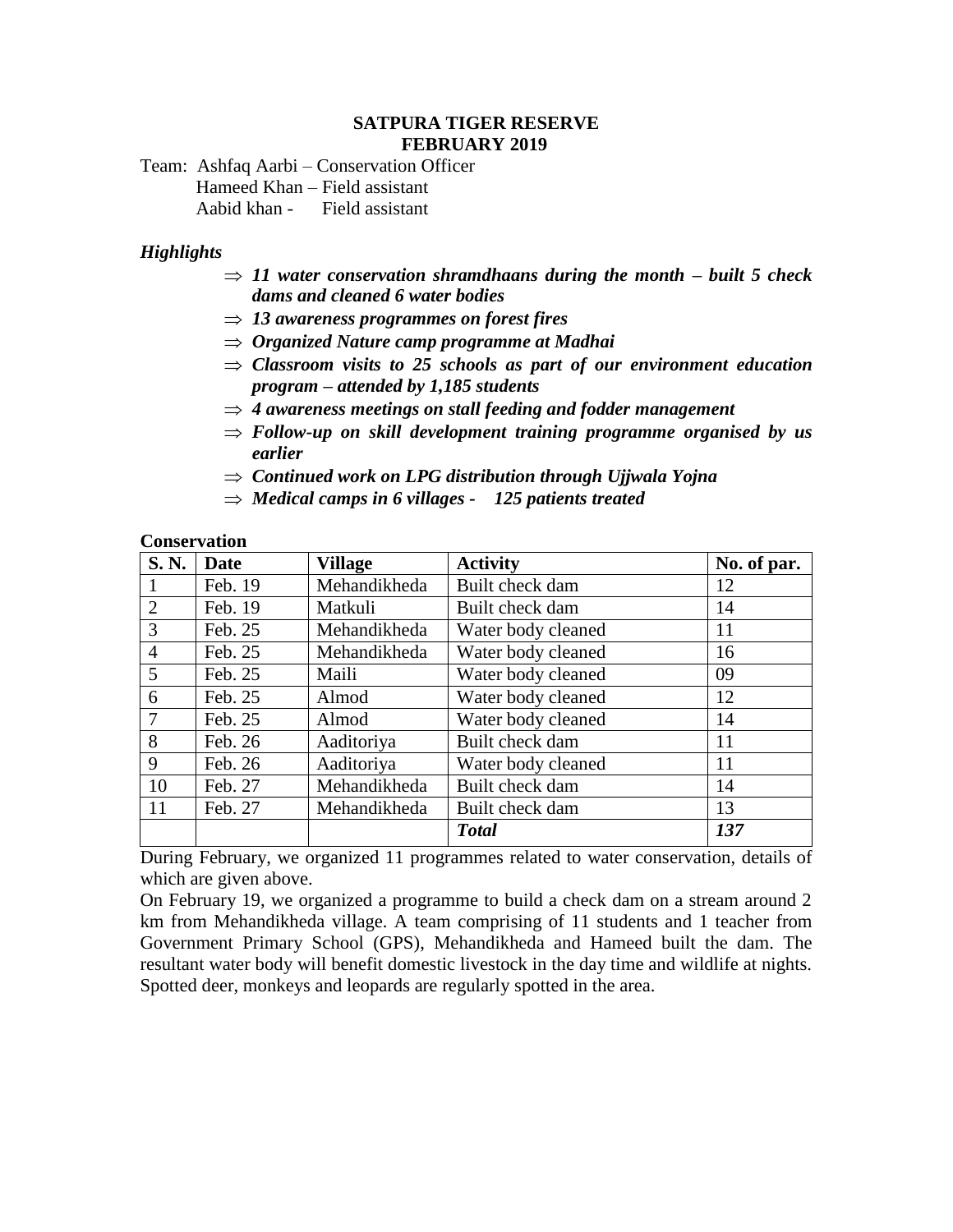

*Check dam work at Mehandikheda (left) and Matkuli (right)*

Four similar programmes were organised at Matkuli, Aaditoriya and Mehandikheda on February 19, 26 and 27.

On February 25, we organized a programme to clean water bodies in the jungle around 1 km from Mehandikheda village. The water bodies were covered with leaves and organic litter and animals were finding it difficult to drink. Our team, consisting of field assistant Hameed Khan and 10 children from GPS, Mehandikheda cleared the litter and made the water bodies accessible to the animals again. Spotted deer are regularly spotted around these water bodies while there are occasional sightings of sloth bears, wild dogs, gaur and leopards.

Five similar programmes were organised at Mehandikheda, Maili, Almod and Aaditoriya on February 25 and 27.

## *Forest Patrolling*

During the month, we participated in joint forest patrolling work with Forest Department at Pisuwa, Mehandikheda, Jhirpa, Aaditoriya and Karer. Participants included Mr. Shivnarayan Devda (Forest Guard), Pawan Thakur, Santosh Kumar (forest chowkidars) and Eco Development Committee members.

| S.N. | Date    | Village       | Participants |
|------|---------|---------------|--------------|
|      | Feb. 6  | Pisuwa        |              |
|      | Feb. 8  | Mehandikheda  |              |
|      | Feb. 16 | Karer         |              |
|      | Feb. 28 | <b>Jhirpa</b> |              |
|      | Feb. 28 | Aaditoriya    |              |
|      |         |               |              |

## *Awareness programme on forest fires*

During the month, our team organized 13 programmes in villages to promote awareness about forest fires and the need for everyone to join hands in fighting fires. In 3 of the meetings, local staff of the Forest Department joined us in addressing the villagers.

The details are given in the table below.

| S. N. | )ate                 | Village | Participants |
|-------|----------------------|---------|--------------|
|       | Feb. 8               | Jhirpa  |              |
|       | $\mathsf{Feb.}$<br>Q | Almod   | ⊥∪           |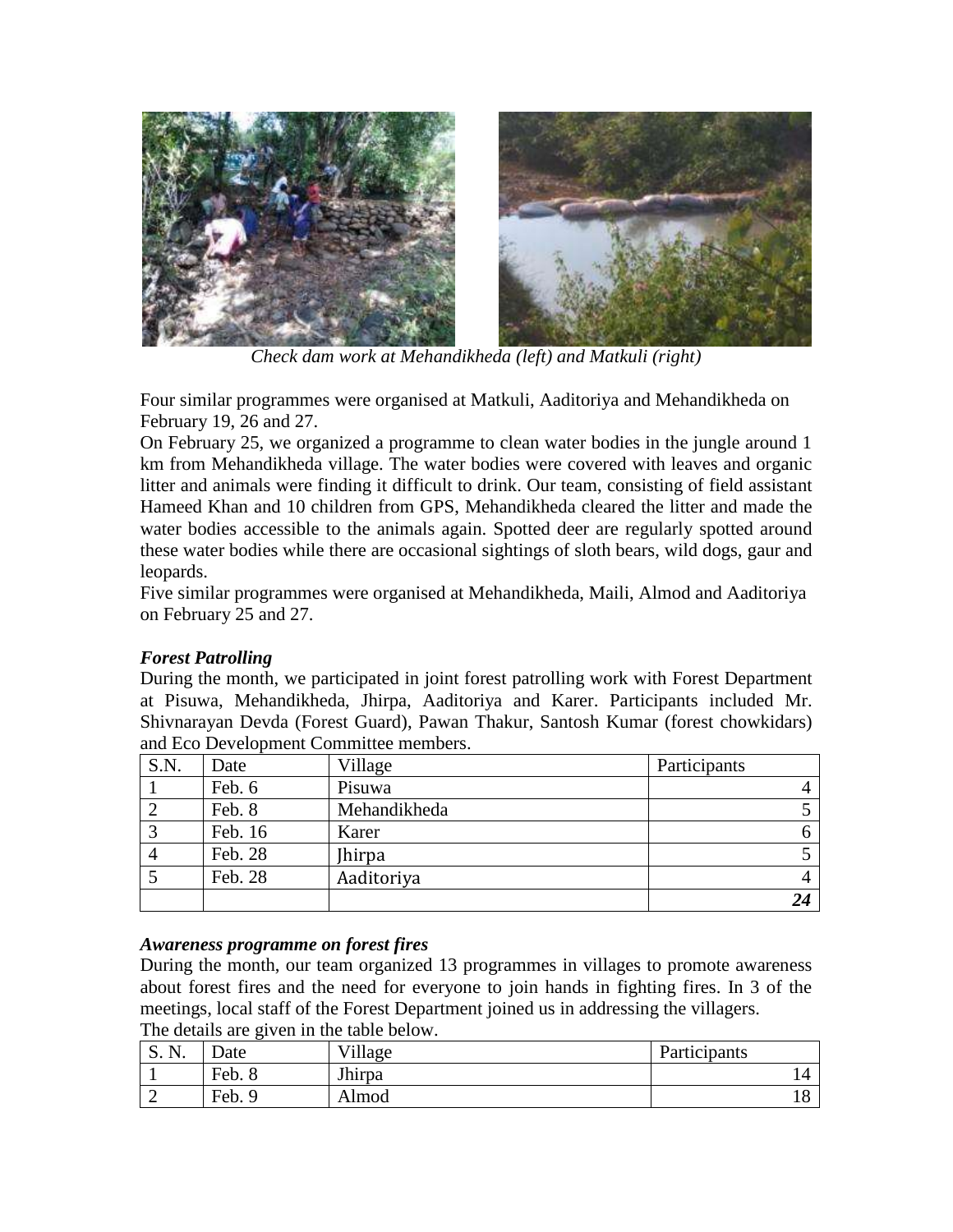| 3              | Feb. 10      | Matkuli         | 15  |
|----------------|--------------|-----------------|-----|
| $\overline{4}$ | Feb. 10      | Pisuwa          | 11  |
| 5              | Feb. 15      | Aaditoriya      | 18  |
| 6              | Feb. 15      | Khanchari       | 10  |
| $\tau$         | Feb. 16      | Karer           | 16  |
| 8              | Feb. 17      | Duddi           | 12  |
| 9              | Feb. 18      | Bandhan         | 14  |
| 10             | Feb. 20      | Chillod         | 17  |
| 11             | Feb. 20      | Chirrai         | 21  |
| 12             | Feb. 21      | Bindakheda      | 12  |
| 13             | Feb. 21      | Chandanpipariya | 14  |
|                | <b>Total</b> |                 | 192 |



*Awareness meeting on forest fires at Duddi (left) and Bandhan (right)*

## *Nature Orientation camp*

On February 1-2, we helped conduct a nature camp under "National Green Corps" programme at Madhai for school children from villages in East Pachmarhi and Denwa buffer regions. The camp focused on wild life, nature and environment conservation. This programme was attended by Mr. Mahendra Mishra (scientist), Mr. Dilip Chakravarti (Programme Officer) and 30 school children from villages in our area of operations. The entire cost of the programme was borne by Environment Planning  $&$  Coordination Organization, Bhopal.



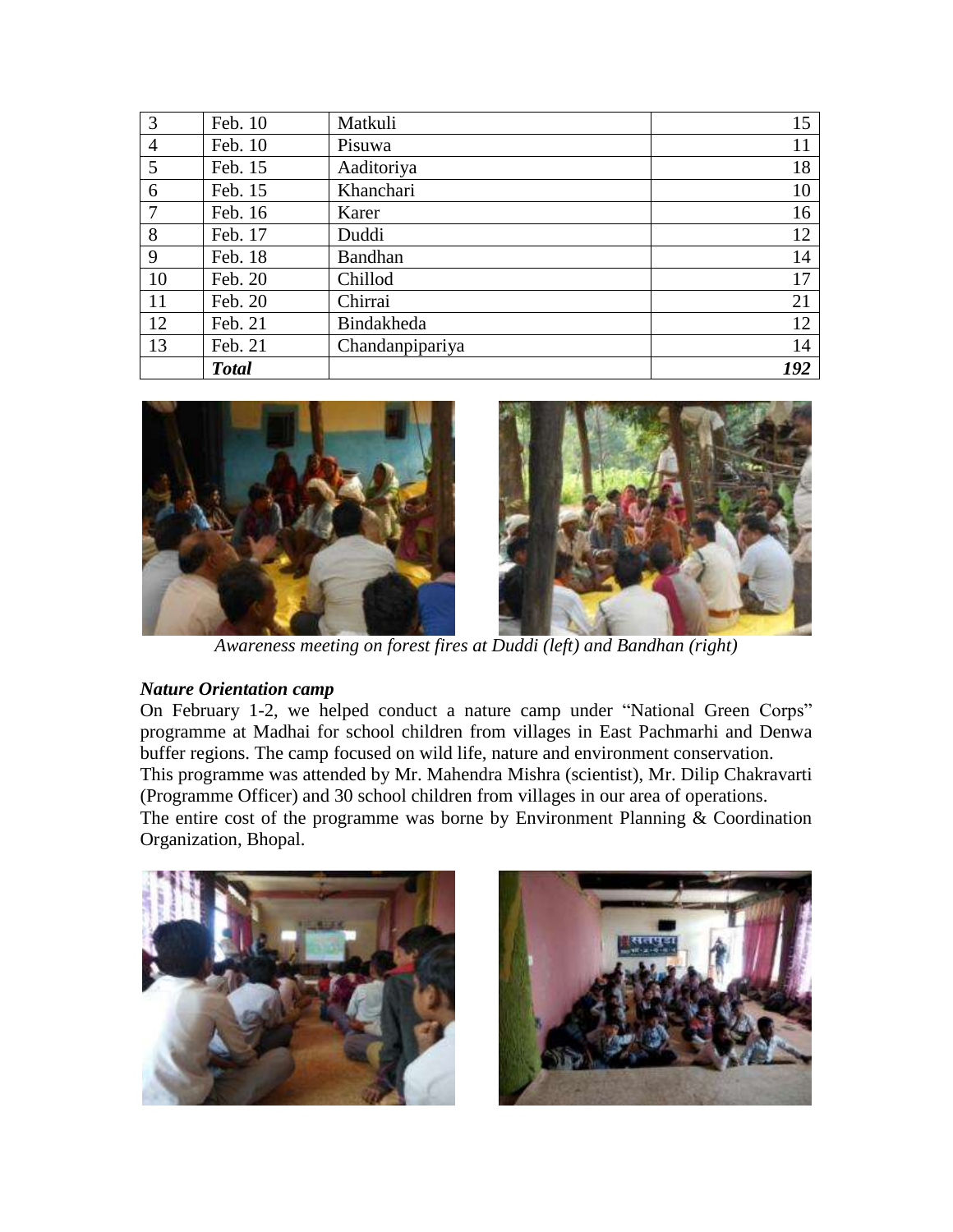# *Nature camp at Madhai*

# *Education*

During the month, our team organized 25 lectures to educate students about nature and wildlife conservation.

| S.N.           | Date         | School                                   | No. of Student |
|----------------|--------------|------------------------------------------|----------------|
| $\mathbf{1}$   | Feb. 1       | Government Primary School, (GPS), Jhirpa | 58             |
| $\overline{2}$ | Feb. 1       | Government Middle School, (GMS), Jhirpa  | 99             |
| 3              | Feb. 2       | GPS, Sitadongri                          | 66             |
| $\overline{4}$ | Feb. 2       | GMS, Sitadongri                          | 36             |
| 5              | Feb. 4       | GPS, Aaditoriya                          | 15             |
| 6              | Feb. 4       | GPS, Nawalgaon- Chopna                   | 28             |
| $\overline{7}$ | Feb. 4       | GMS, Maili                               | 25             |
| 8              | Feb. 4       | GPS, Chirrai                             | 38             |
| 9              | Feb. 5       | GPS, Khanchari                           | 23             |
| 10             | Feb. 5       | GPS, Karer                               | 19             |
| 11             | Feb. 5       | GPS, Chillod                             | 19             |
| 12             | Feb. 5       | GPS, Khari                               | 15             |
| 13             | Feb. 6       | GPS, Pisuwa                              | 32             |
| 14             | Feb. 6       | GMS, Pisuwa                              | 38             |
| 15             | Feb. 7       | GPS, Almod                               | 24             |
| 16             | Feb. 7       | GMS, Almod                               | 19             |
| 17             | Feb. 7       | GPS, Tekapar                             | 34             |
| 18             | Feb. 7       | GMS, Tekapar                             | 37             |
| 19             | Feb. 8       | GPS, Bindakheda                          | 11             |
| 20             | Feb. 8       | GPS, Mehandikheda                        | 18             |
| 21             | Feb. 9       | GMS, Matkuli                             | 192            |
| 22             | Feb. 9       | GPS, Matkuli                             | 71             |
| 23             | Feb. 11      | GPS, Mohgaon                             | 47             |
| 24             | Feb. 11      | Saraswati Shishu Mandir, Matkuli         | 203            |
| 25             | Feb. 15      | GPS, Chandanpipariya                     | 18             |
|                | <b>Total</b> |                                          | 1185           |





*Environment education programme at GHSS Matkuli (left) and GMS, Sitadongri (right)*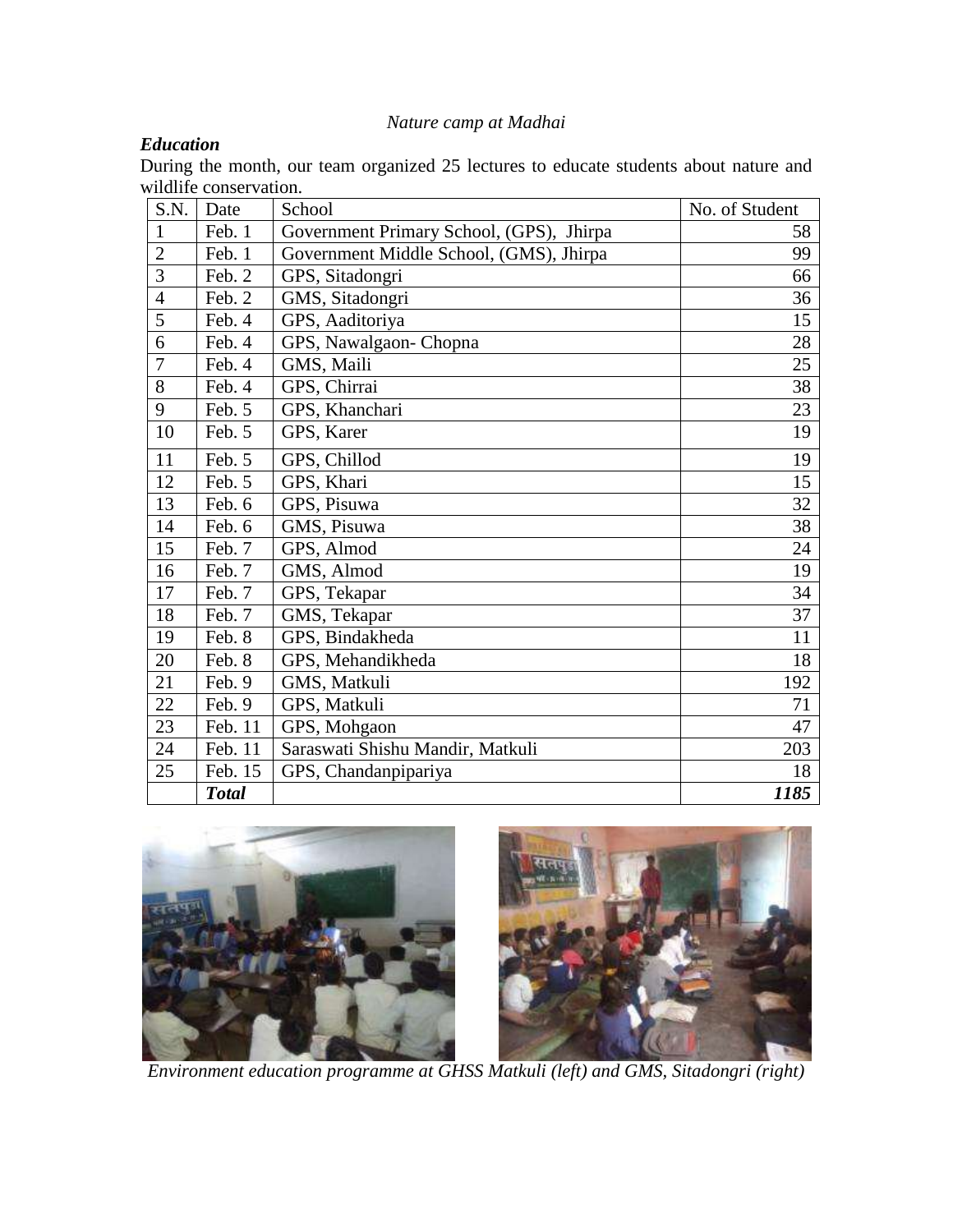### *Awareness program on Stall feeding and fodder Management*

During the month, we organized 4 awareness meeting on stall feeding and fodder management issues (cattle sheds, stall feeding and fodder plantation and cattle castration etc.) jointly with Forest and Animal Husbandry departments. These programme were attended by Mr. Sharif Khan (Deputy Ranger), Assistant Veterinary Field Officer, local forest guards and villagers.

| S.N. | Date    | Village      | Participants |
|------|---------|--------------|--------------|
|      | Feb. 20 | Duddi        | 52           |
|      | Feb. 20 | Bandhan      | 33           |
|      | Feb. 21 | Almod        | 59           |
|      | Feb. 22 | Jhirpa       | 73           |
|      |         | <b>Total</b> | $\vert$ 217  |



*Awareness meeting on livestock and fodder management at Matkuli* 

## *Employment Cell- Training Programme*

We had identified 30 women from Jhirpa, Khanchari, Karer and Aaditoriya villages to get trained in sewing/tailoring. This programme, organized by Nehru Yuva Kendra Chhindwara, started on December 15, 2018 and is scheduled to run till March 14, 2019. During February, we made a follow-up visit to check on the progress of the trainees.



*Follow up and monitoring of training programme at Jhirpa*

*LPG Gas distribution*